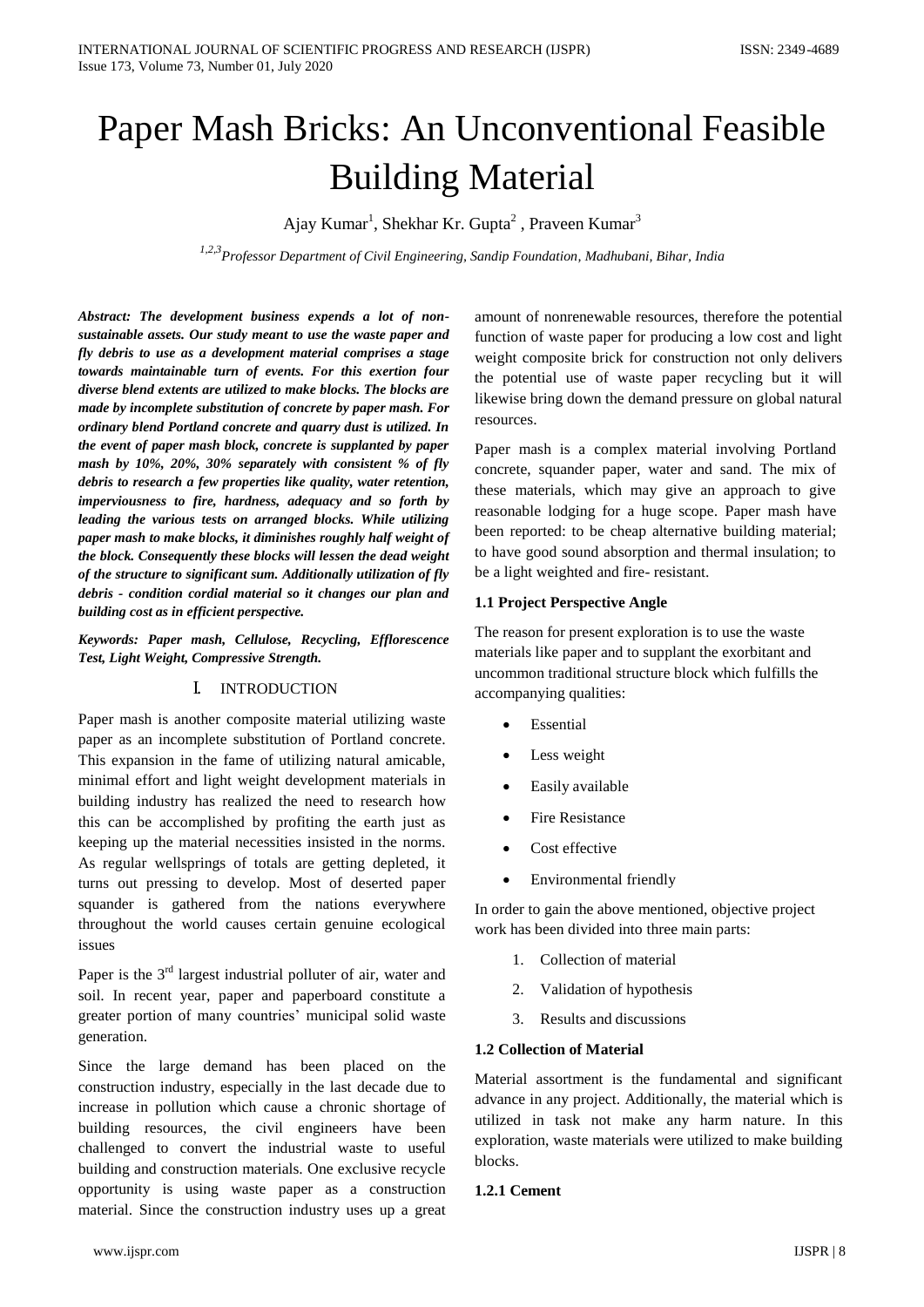Cement is one of the important materials in this research. Cement is the important binding material in today's construction world 53 grade Ordinary Portland Cement (OPC) confirming to IS: 8112-1989 cement used. Properties of cement are as follows:

| <b>Description of test</b> | <b>Results</b><br>obtained | <b>Requirement of</b><br>IS: 8112-1989 |
|----------------------------|----------------------------|----------------------------------------|
| 1. Specific gravity        | 3.15                       | 3.15                                   |
| 2. Initial setting time    | 75 minutes                 | Min. 30 minutes                        |
| 3. Final setting time      | 270 minutes                | Max. 600<br>minutes                    |
| 4. Fineness                | 412.92<br>$m^2/kg$         | Min. 225 $m^2/kg$                      |

#### **1.2.2 Sand**

Sand particles comprise of little grains of silica (SiO2). It is framed by the rot of sand stones because of different impacts of climate. As per characteristic assets from which the sand is gotten, it is named as pit sand, stream sand and ocean sand. As per the size of grains, the sand is fine, coarse and rock. The properties were examined according to BIS standard. Properties of sand are as follows:

| Sr. No. | <b>Properties</b> | <b>Results obtained</b> |
|---------|-------------------|-------------------------|
|         | <b>Fineness</b>   | 4.40%                   |
|         | Specific gravity  | 2.60                    |

## **1.3 Paper**

In this investigation, paper is the fundamental constituent material. Various sorts of Papers resemble papers, record sheets, old papers, magazines are utilized. Paper is the principle element of paper mash thus its properties rely upon paper's microstructure. Because of this enormous increment being used of paper, 1600 m3 papers are squandered in India every day. Even however the waste papers are reused in paper industry just 29% of waste paper is reused. It is lower in contrast with the worldwide normal of 36%. Paper is mainly wood cellulose, which is considered as sinewy material. Cellulose is the second most bountiful material on earth after stone. Despite the fact that the synthetic conduct of paper is appropriate for paper blocks, the physical conduct of paper is affecting physical conduct of paper blocks. The rigidity of paper additionally is by all accounts adequate for the quality. Tearing a bit of paper is simpler than pulling it separated. So it indicates the shear quality of paper isn't as extraordinary as its elasticity. However, tearing several pieces of paper isn't a simple undertaking. So it shows that it has more shear quality. Mash is a dialect cellulosic stringy material arranged by synthetically or precisely isolating cellulose strands from squander paper. Numerous sorts of paper are produced using wood with nothing else blended into them.

Different type of papers like newspaper, magazines, old invitation cards, paper tickets etc can be used for making paper mash. The papers, which were collected, cannot be used directly. It should be made into paper pulp before mixing with other ingredients.

#### **1.4 Water**

Water is a valuable constituent of paper mash as it is involved in the chemical reaction with cement. Potable water should be used for both wetting and mixing of paper mash. It should be free from organic matter and the pH value should be between 6 and 7.

#### **1.5 Paper mash Additives**

Cement is added to the paper mash as a binding material. In addition to that, waterproofing admixtures such as Dr. Fixit101  $LW^+$  is added to the mix for lowering the percentage of water.

### II. VALIDATION OF HYPOTHESIS

According to research, up to now, there is no standard rule for formal mix design of paper mash, and in that point of view no hard procedure for casting the bricks. So, in this research, some laboratory experiments were performed to obtain some properties of paper mash..

#### **2.1 Mould Preparation**

After gathering all the materials, a mould was prepared. A wooden brick mould was prepared of size 230mm \*110mm \* 80mm. Joints were made with elimination of any hole or gap to restrict any leakage.

#### **2.2 Mash Generation**

The papers, which were gathered, cannot be used immediately. It should be made into paper mash before mixing with other constituents. The papers were kept in the tank for 4 to 5 days, until the papers degrade into a paste form. Then the paper was taken out of the water and taken to the mixer machine to make it as a paper mash.



#### **2.3 Mixing**

Mixing was done after all the constituents were ready. In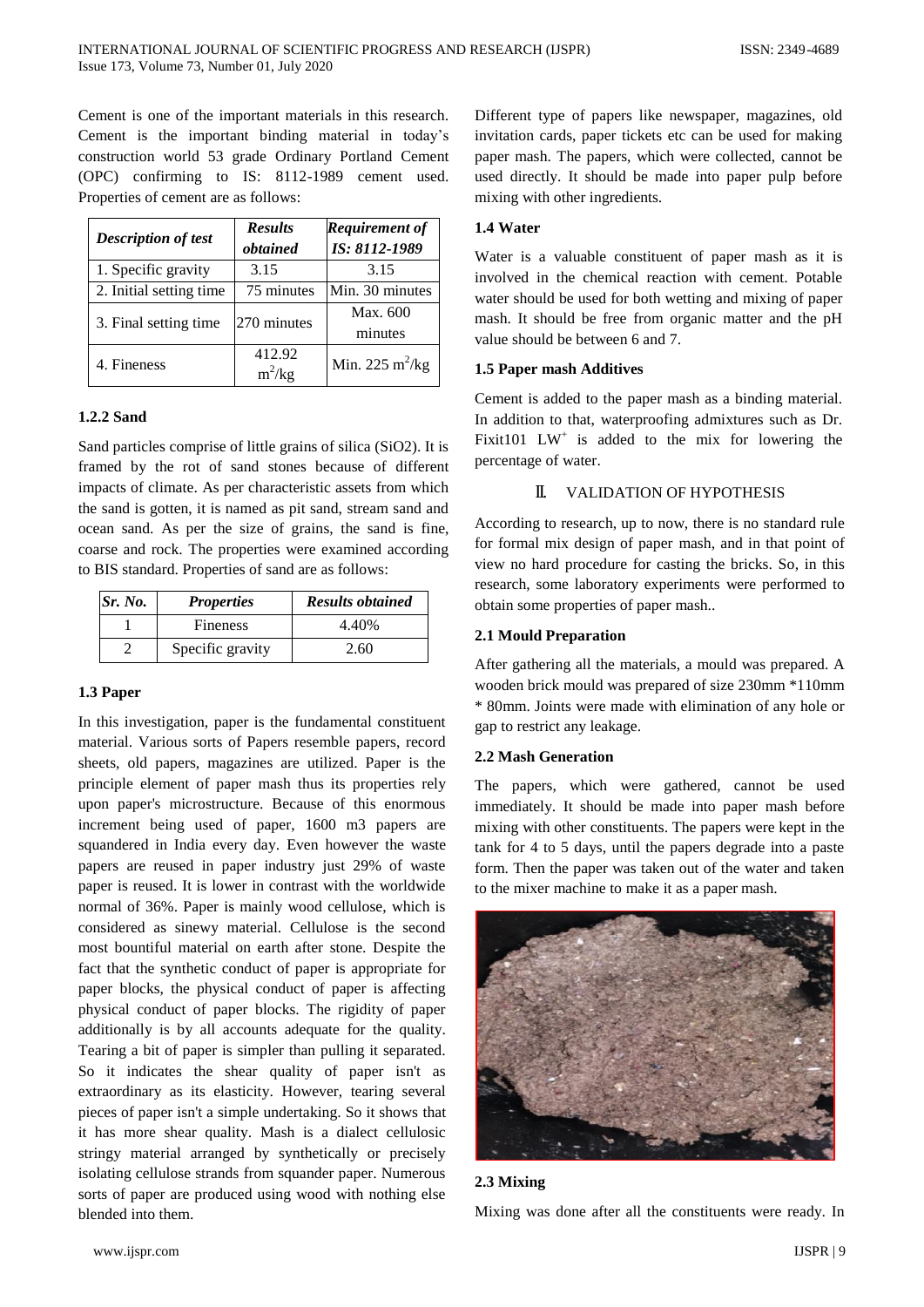this project, mixing was done manually.

Ratio of cement: sand: paper mash (1:1:3) was used in this project. After the mixing, it should be put in the mould within 30 minutes and ramp with wooden tamper and the surface of the brick should be finished by wooden tamper. The casted paper mash bricks should be allowed for sun drying for 14 days. Curing of bricks is not needed because the paper used in bricks itself hold water for a long time.

## III. RESULTS AND DISCUSSION

After casting the bricks they were examined for using as a brick. For this, various tests were performed to confirm the properties of bricks and the results of the test were compared by the existing and standard results. The following tests were performed to check the strength of the brick.



#### **3.1 Compression Test**

This test was carried out by Compression Testing Machine after the  $14<sup>th</sup>$  day from the date of casting paper mash brick. Paper mash bricks never fail instantly, it just compressed like elastic rubber. Therefore great precaution must be considered while testing the paper mash brick because in paper mash load should be applied up to half compression only.

The paper mash bricks show elastic behavior and less brittleness, due to this the structure was not fully collapsed, when the paper mash brick fails at higher load only the outer faces cracked. Brick after testing show like:



Compressive Strength of paper mash brick with no. of days are as follows:



## **3.2 Weight**

The normal conventional clay bricks weight varies from 3 to 4 kg but the paper mash bricks weight varies from 1 to 2 kg. The maximum weight is less than 2.5 kg only. The weight of bricks was measured in a well conditioned electronic weighing machine. Sand based paper mash bricks are having weight  $2/3^{rd}$  of the conventional clay brick only. Thus paper mash bricks are light weight and helpful to reduce dead load of construction.

Weight of paper mash bricks with no. of days are as follow:

## **3.3 Water Absorption Test**

Water absorption test is carried out to check whether the bricks are suitable for water logged areas or not. As per standards the bricks should not consume water more than 20% of its original weight. Water Absorption Test for sample Mix is as follows:



#### **3.4 Hardness Test**

In this experiment, a scratch was made on brick surfaces. The scratch was made with the help of finger nail on the bricks; very light impression was left on the paper mash concrete brick surface. Hence, this test results that paper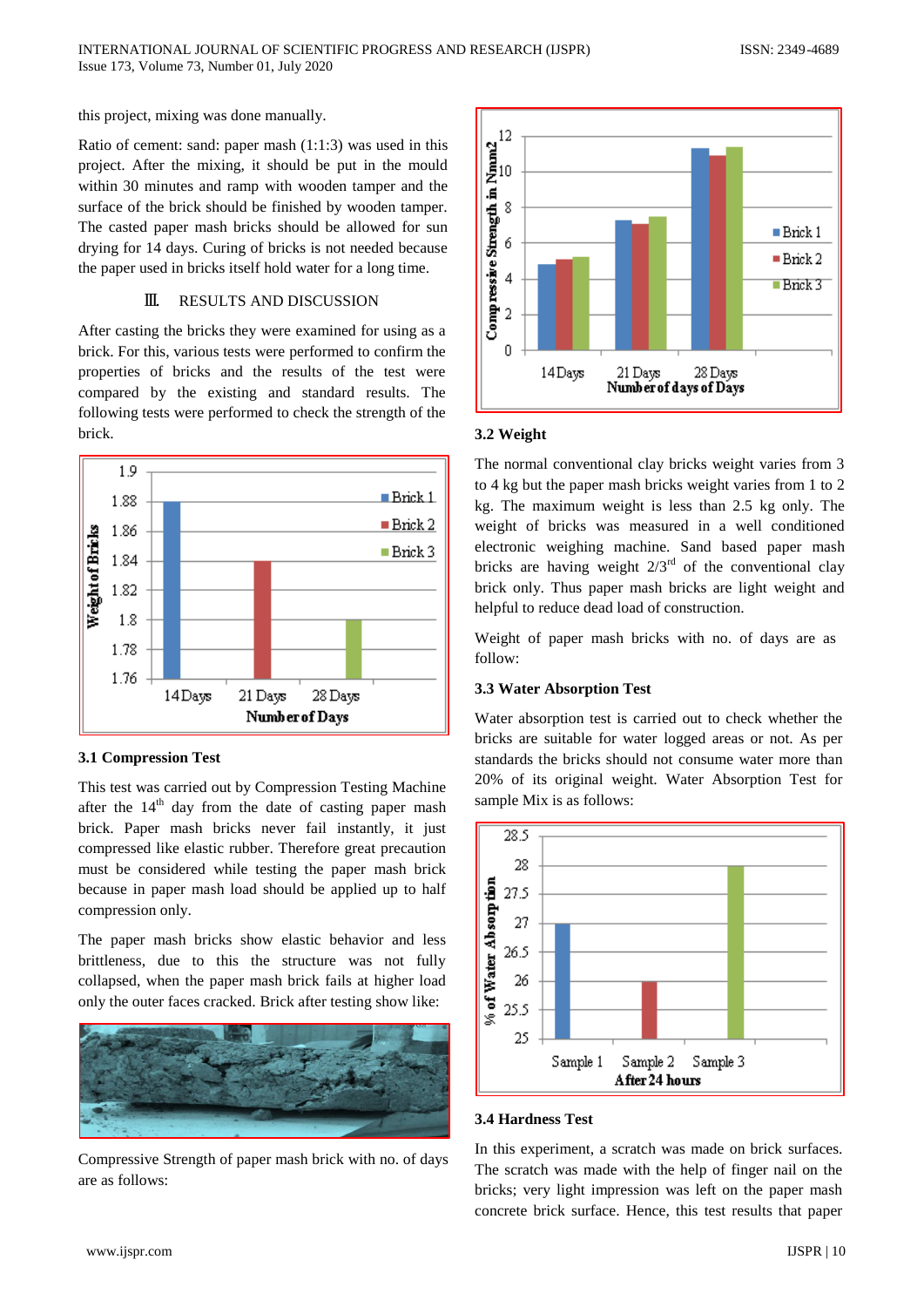mash concrete bricks are sufficiently hard.

## **3.5 Soundness Test**

In this test two bricks were taken and they were stuck with each other. The bricks were not broken and a clear ringing sound was produced. Hence the bricks are safe to use.

## **3.6 Nailing**

Paper mash concrete bricks are less hard as compared to conventional clay bricks. Therefore, this test was carried out to find out whether these bricks can hold the nails or not. A nail was hammered in the brick and a screw was also screwed into the brick.

From this test it was examined that paper mash bricks can sufficiently hold the nail.



## **3.7 Cutting and Glue**

Numbers of bricks were wasted on site during the process of cutting only. The labors could not able to cut the bricks exactly what they want. But paper mash bricks can be cut into exactly two parts by using conventional saw blades.

The two paper mash concrete brick pieces can be joint together by putting a medium amount of glue on the bottom piece. Hence paper mash bricks could be used in the application of calling for quick assembly by cutting the parts required to size in advance and letting the user simply glue them together.

# **3.8. Fire Test**

A brick, which is used for construction should be fire resistance in an exposed fire, so that this test was carried out for the bricks.

From the above test, it was examined that the paper mash concrete bricks did not burn with an open flame. They fumed like charcoal. But these brick would be reduced to ashes after burning several hours. If the interior plaster and exterior stucco is provided on the paper mash concrete bricks, the bricks won't burn. The only weak spot is inside the block, near electrical outlets, switches and other situations where wires gives through walls, into boxes etc. Properly wired places never cause a fire. If we apply the plaster without any hole or leakage on the bricks, it won't burn or fume inside because there will be a lack of oxygen

for combustion.

# IV. CONCLUSION

From the experimental results obtained, the following conclusions were made:

- Considering the attractive compressive quality appeared by the tried example, it is clear that paper mash bricks is eco-friendly, light weight solid square with the utilization of less number of normal assets. Despite the fact that the outcomes acquired during compression test demonstrated that paper mash blocks are satisfactory for non load bearing dividers walls.
- During experiment we observe that as bricks should not absorb water more than 20%. The water absorption capacity of paper mash brick was found to be more than 20%, which makes it not suitable for water logging and external walls. Although, by providing a waterproof coating (Silicon based waterproofing) it can also be used as external wall.
- The weight of the paper mash brick was  $1/3^{rd}$  to  $2/5<sup>th</sup>$  lesser than the conventional clay brick. Due to less weight of paper mash bricks, the total dead load of the building will be reduced.
- As these bricks have lesser weight and more flexibility, these bricks are ideal material for earthquake prone regions.
- Paper mash bricks have a high fire resistance, good sound absorbent, good thermal resistance.
- Paper mash Bricks mainly consists of wastes material, it will reduce the landfills and pollution. Hence, the overall cost is very low as compared to conventional Bricks.
- This study helps in converting the non-valuables Paper into Bricks and makes it valuable. These bricks can easily be moulded into any shape, bricks are much easier for someone to lift to any desired height and very good surface finish can be achieved.

## **REFERENCES**

- [1] R.V. Ralegaonkar , Sachin A. Mandavgane , "Reuse of recycle paper mill waste in energy absorbing light weight bricks", 2011 Elsevier Ltd.
- [2] Agilan.V(2012)"Energy saving light weight bricks using waste newspaper" quest for advancement in Civil Engineering March 15, 2012
- [3] Akinwumi, Olasunkanmi(2014)"Structural Evaluation of Lightweight Concrete Produced Using Waste Newspaper and Office Paper "ISSN- 2224-5790 (PAPER), ISSN 225- 0514 (ONLINE), Civil and environmental Research Volume No 6, No 7-2014.